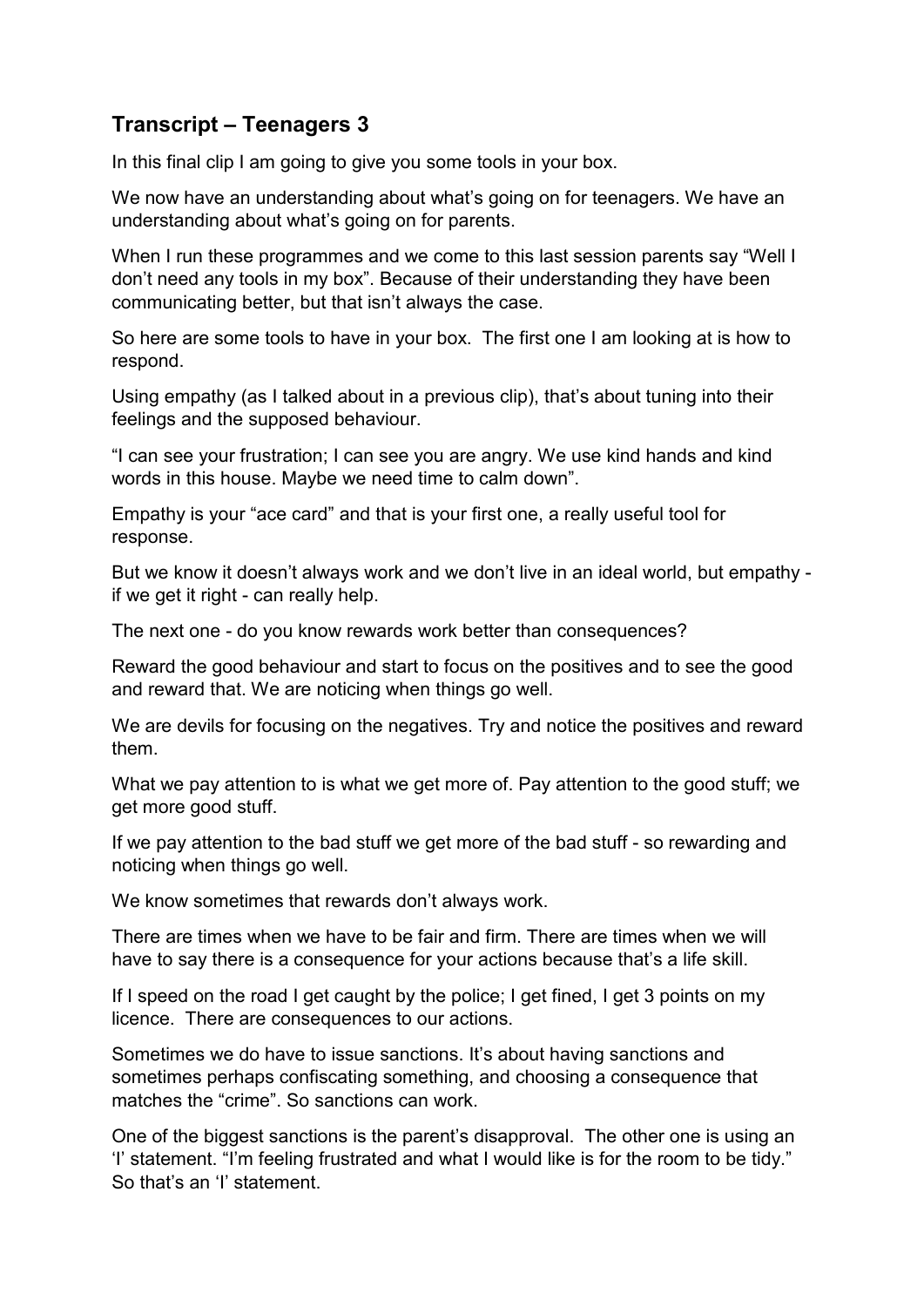Ignore minor irritating behaviour - choose your battles. I think that's really important.

Try to let some things ride.

I told you that there's personal choice and consequence and I've talked about sanctions.

But to add to that, sometimes teenagers feel powerless because they are always being told what to do. "Go to bed." "Do your homework." Sometimes they feel very powerless.

By giving a choice and consequence you're giving them the feeling that they have power. Sometimes when you give them the choice, they might pick the right one. They may pick the wrong one, but then they will experience a consequence to their action and they will learn from that.

An example of that - if you have your 17 year old and they want to go out that night to a party. You have choice, "You can choose to tidy your room and then you can go to your party, and I will drive you to your party. Or you can choose not to tidy your room and then you don't go to the party. You know what, you have choice". Then you give them two minutes to decide and if they choose to not tidy their room then they are not going to the party.

Choice and consequences can work.

Then problem solving and negotiating are two really useful life skills as well.

In this book we have a format for the choices and consequences, for problem solving and for negotiating. So if you do need more help with that don't hesitate to ring the Family Support Team and we can go through those and actually give you the format for the problem solving and negotiating and choices and consequences.

These are really useful tools to have.

Ok thank you very much.

I just want to go over the top tips again.

You, the parent of a teenager are important. I really hope you see that now. Remember to listen. Communication as opposed to confrontation. The hardest part of communication is listening.

Have structure, not too much but not too little either.

Remember your teenager is unique.

Appreciate their strengths. There are so many good things about teenagers. Always look for the positives.

Be open and listen to their views. I cannot be bothered about sport but for the wellbeing of my teenager I listen to his views about sport, TV programmes, music, news and events.

Keep some emotional distance. If they are angry it's more about them than you.